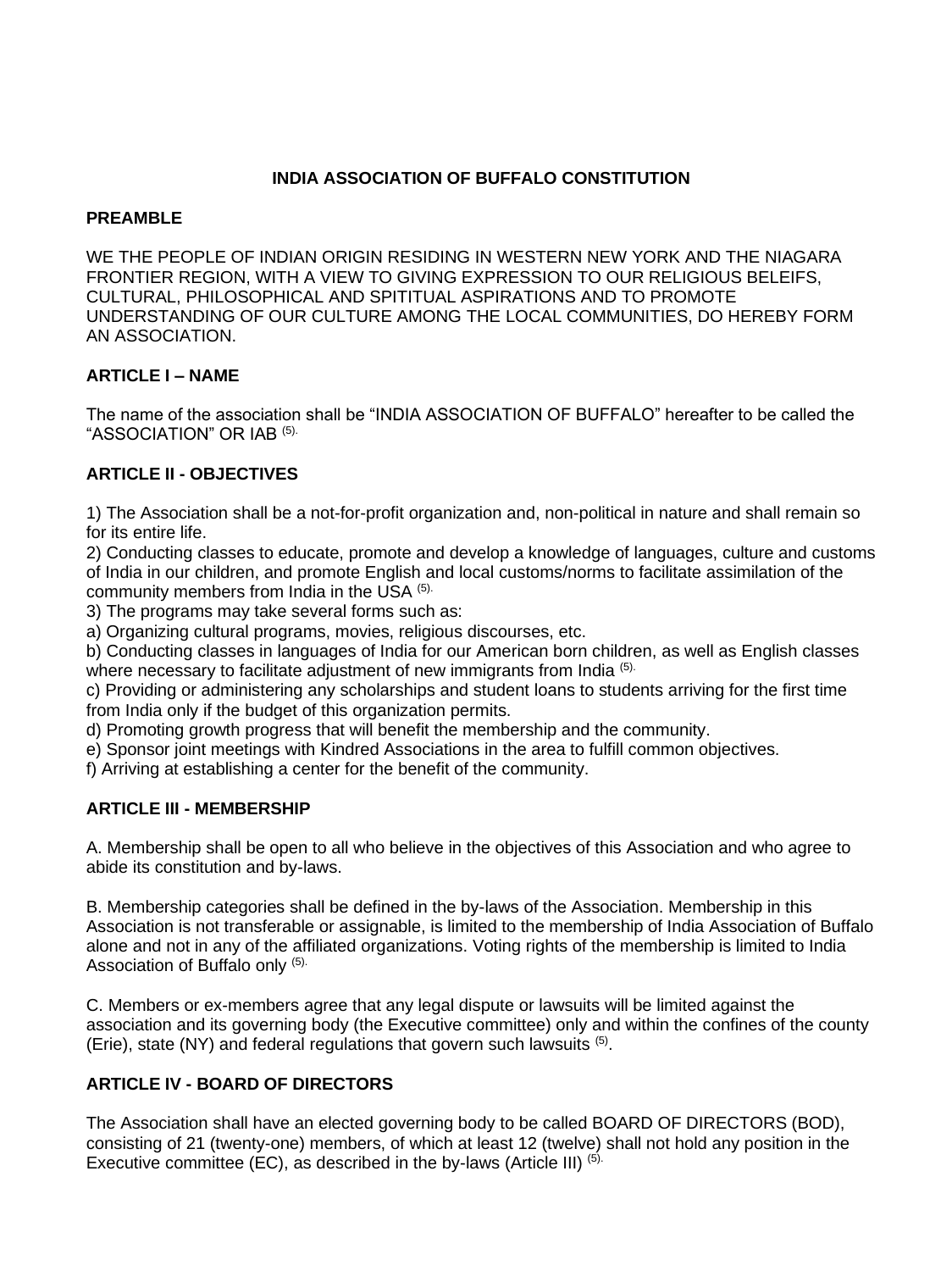## **ARTICLE V - BY-LAWS**

The Association shall enact By-laws governing all subjects outlined in the Constitution and all other matters that may be required for efficient management and continuity of the Association. Rules regarding amendment of By-laws shall be defined therein.

### **ARTICLE VI - AMENDMENTS**

The Constitution can only be amended in the manner provided for in the By-laws.

### **ARTICLE VII - DISSOLUTION**

If because of circumstances beyond the control of the Association, dissolution of the latter becomes imperative, all funds after meeting all liabilities will be donated to one or more non-profit tax-exempt organizations qualified under Section 501 (C) (3) of the IRS Code, by choice of the two-thirds of the entire membership. The liability of the members is limited to their current dues only.

### **INDIA ASSOCIATION OF BUFFALO BY – LAWS**

#### **ARTICLE I - ADDRESS OF THE ASSOCIATION**

The address of the association shall be the mailing address of the Secretary. If finances permit, it will be in C/O a Post Office Box number; street address and mailing address (5).

#### **ARTICLE II - MEMBERSHIP**

THERE SHALL BE THE FOLLOWING CATEGORIES OF MEMBERSHIP. The fees for each membership shall be decided and updated periodically as necessary by India Association of Buffalo's BOD on its membership application form (5).

**A. REGULAR MEMBERS**: are defined as members who pay the full annual dues as fixed by the Board of Directors of the Association.

**INDIVIDUAL** - will have one vote for all business matters of the association.

**FAMILY** – Every adult within a family is eligible to vote; however, only one adult from a family can hold an elective office.

**STUDENT** – Full-time students not holding a regular salaried employment, shall pay reduced Membership Fee as fixed by the Board of Directors and will not be a voting member. (6)

B. **PATRONS**: All Regular members who pay full Patron Membership fee as fixed by Board of Directors will be recognized as Patron Members and will enjoy the same privileges to vote. <sup>(6)</sup>

**B. HONORARY**: Distinguished members of the community who are nominated by a majority vote of the Board of Directors to bring prestige or whose expertise will be an asset to the Association.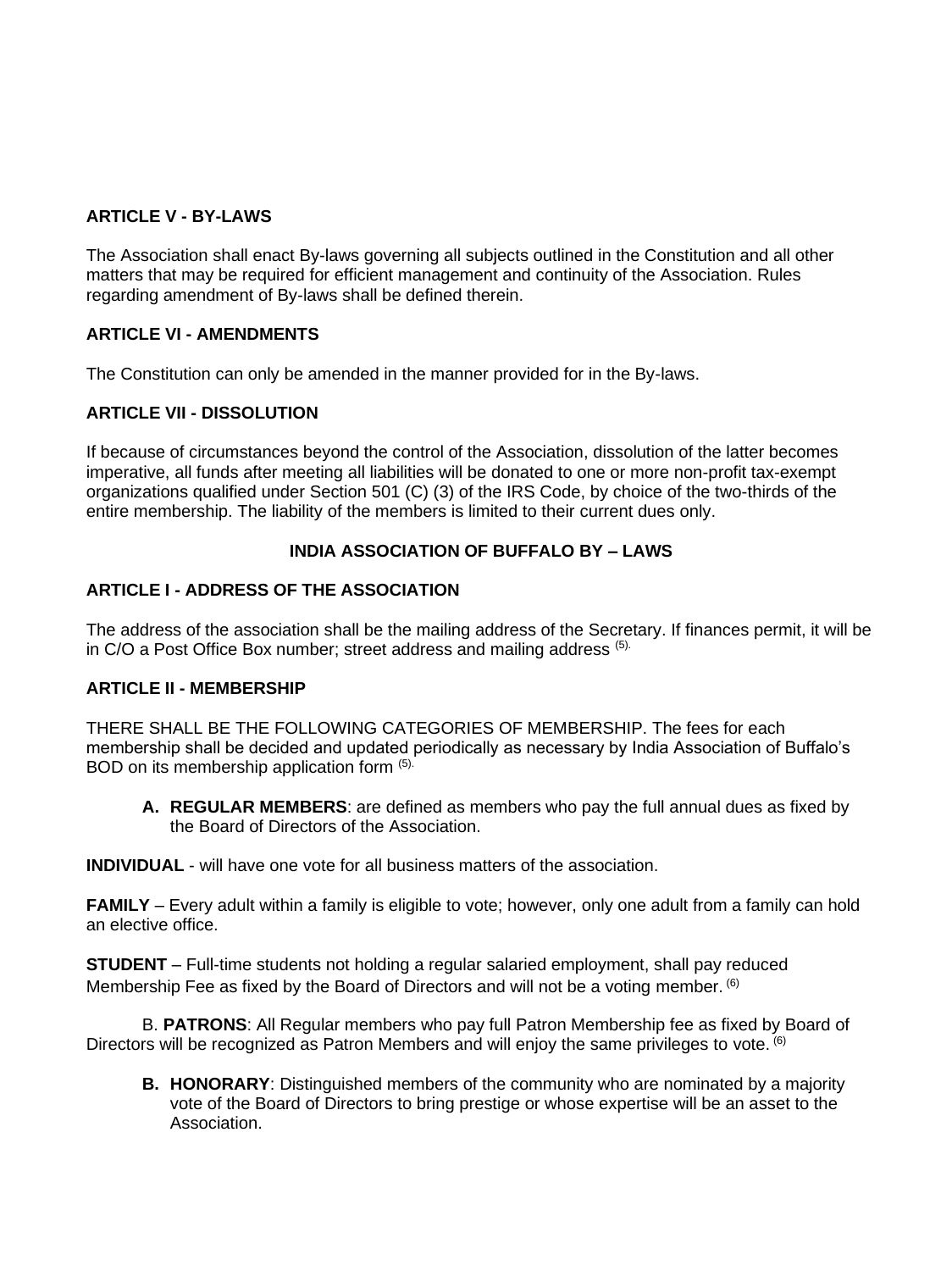### **SECTION 2. ELIGIBILITY:**

Any individual can apply for membership in any of the categories described below. The Board of directors reserves the discretion to accept or deny any membership application on a case to case basis (5).

# **SECTION 3. MEMBERSHIP YEAR**:

The membership year shall coincide with the fiscal year of the Association and shall be from January 1 to December 31 of the next calendar year (1).

### **SECTION 4. PRIVILEGES**:

Members shall have the privilege of being notified of all Association activities by email, postal or other methods as defined by the BOD on record with the Association. Elective office will be open to any member as defined in Article II, Section 1 of these By-laws (5).

## **SECTION 5. TERMINATION**:

TERMINATION: In the event any member is charged with a civil or a criminal violation in a court of law, BOD may suspend his/her membership status with all privileges. The suspension shall be sustained till a legal outcome is clear. If found guilty, the member shall have his/her membership terminated from the date of suspension and this shall be the privilege of the BOD. If found innocent in a court of law, the membership status and all its privileges shall be restored immediately. In case of family and other group memberships, the suspension/termination shall only affect the accused/guilty member, while the status of the other members in the family/group shall revert to individual membership for the remaining duration of the membership. All decisions regarding the above said matters shall be decided by a 75% majority of the quorum of Board of Directors (5).

# **ARTICLE III - BOARD OF DIRECTORS**

### **SECTION 1. GENERAL POWERS**:

The property, affairs and business of the Association shall be managed and controlled and all of the Association's powers shall be exercised by or under the authority of its Board of Directors (BOD), as duly constituted under the terms of the By-laws of the Association by a quorum under Article IV, Section 3 and should include the president. (6)

### **SECTION 2. ELECTION:**

The Directors shall be elected from any of the Association's membership categories, as defined in the Bylaws (Article II), by a majority vote (51%) of the members present in person or By Absentee Ballot at the annual meeting of the Association.

The election may be conducted by ballot, and if sufficient members are not elected, then the remaining seats may be filled in as provided under Section 3. <sup>(6)</sup>

# **SECTION 3. NUMBER AND TENURE**

1.The Board of Directors shall consist of 21 members duly nominated, seconded and elected by the current year membership.

The nomination committee shall make every effort to have the 21 members at all times however the IAB shall continue to function normally even if there are vacancies on the Board.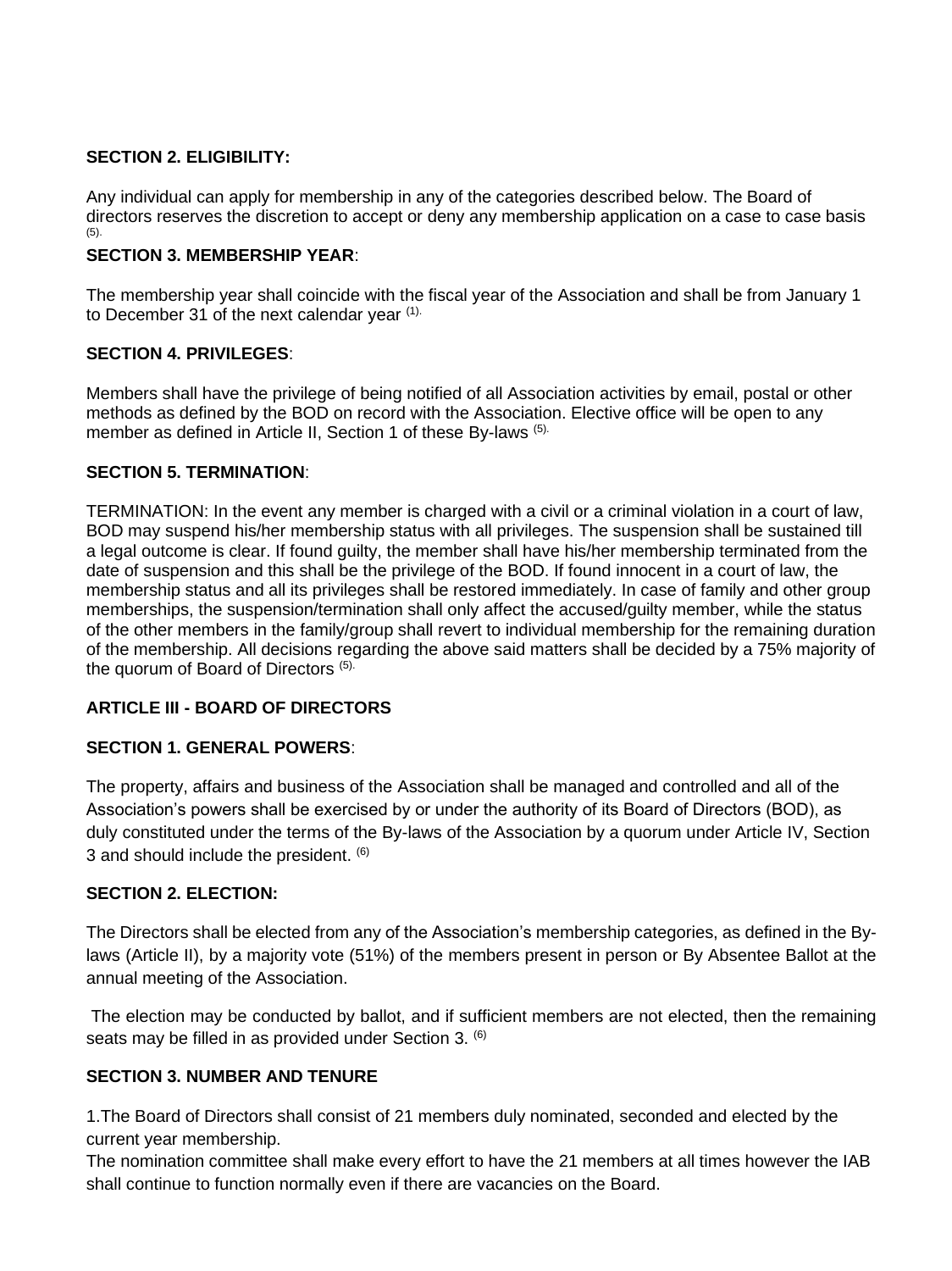2. The term of each member shall be two years. It shall start on January 1 of one year and end on December 31 of the next year. About one-half of the Board shall be elected each year as follows. One year 10 members of the 21-member Board shall retire and be replaced by 10 new members. The other 11 will retire the following year and replaced by 11 new members.

In the event a Board member leaves the Board before completing his/her term, the rest of the Board can fill that position by nominating / electing an IAB member by 50% or more majority. The nominated person shall serve the remaining term of the outgoing member. This period will be called his/her first term. At the end of this period, he/she can be eligible for a second term.

3. Each Board member can serve up to two consecutive two-year terms (four years.) After serving the two consecutive terms, there should be a 'rest period' of minimum one year before he/she can be nominated again. However, under extreme circumstances, the Board by a 2/3rd majority, can allow a member to join the Board prior to the completion of one year rest period. Each such exception shall be evaluated individually by the Board members. (6)

# **SECTION 4. RESIGNATION & REMOVAL OF DIRECTORS OR OFFICERS**:

- **A. RESIGNATION**: Any director or officer from the Executive Committee may resign at any time by giving written notice to the Board of Directors or to the President or to the Secretary of the Association.
- **B. REMOVAL**: Any director or officer may be removed by the Board of Directors by a three-fourths vote for good and sufficient cause, provided the director or officer whom it is proposed to remove shall be given an opportunity to be heard at a meeting of the Board of Directors. The Board of Directors may choose to ask for the removal of a Director who failed to attend three consecutive meeting of the Board without sufficient reason. Similarly, an officer can be removed from the office by the Board for failing to attend three consecutive meetings of the Executive Committee without sufficient reasons. A resignation or removal of a director from the Board would automatically, also, cause him to cease to be an officer if he happens to be a member of the Executive Committee.

### **SECTION 5. VACANCIES**:

A vacancy of a Director because of death, resignation, removal or otherwise may be filled by the Board of Directors. The vacancy of an officer because of above reasons may be filled for the unexpired portion of the term of his predecessor, as appointed by the President, subject, however, to the approval of the Board of Directors at its next scheduled meeting. (6)

### **SECTION 6. DISCIPLINARY ACTION**

In the event a request for disciplinary action against any member or members of the BOD is made by any member(s) of the association in writing, grievance committee, will investigate the issue and recommend their findings to the BOD in an expeditious manner for further action at the next meeting or a special meeting called for the purpose. The member or members under investigation shall not form part of the grievance committee or the decision-making process during the investigation or the subsequent meetings of the BOD called for that purpose. The member(s) have the right to offer a defense of the accusations made at the meeting and present witnesses in his or her defense. <sup>(6)</sup>

### **SECTION 7. OATH**

All board members must take an oath individually (5).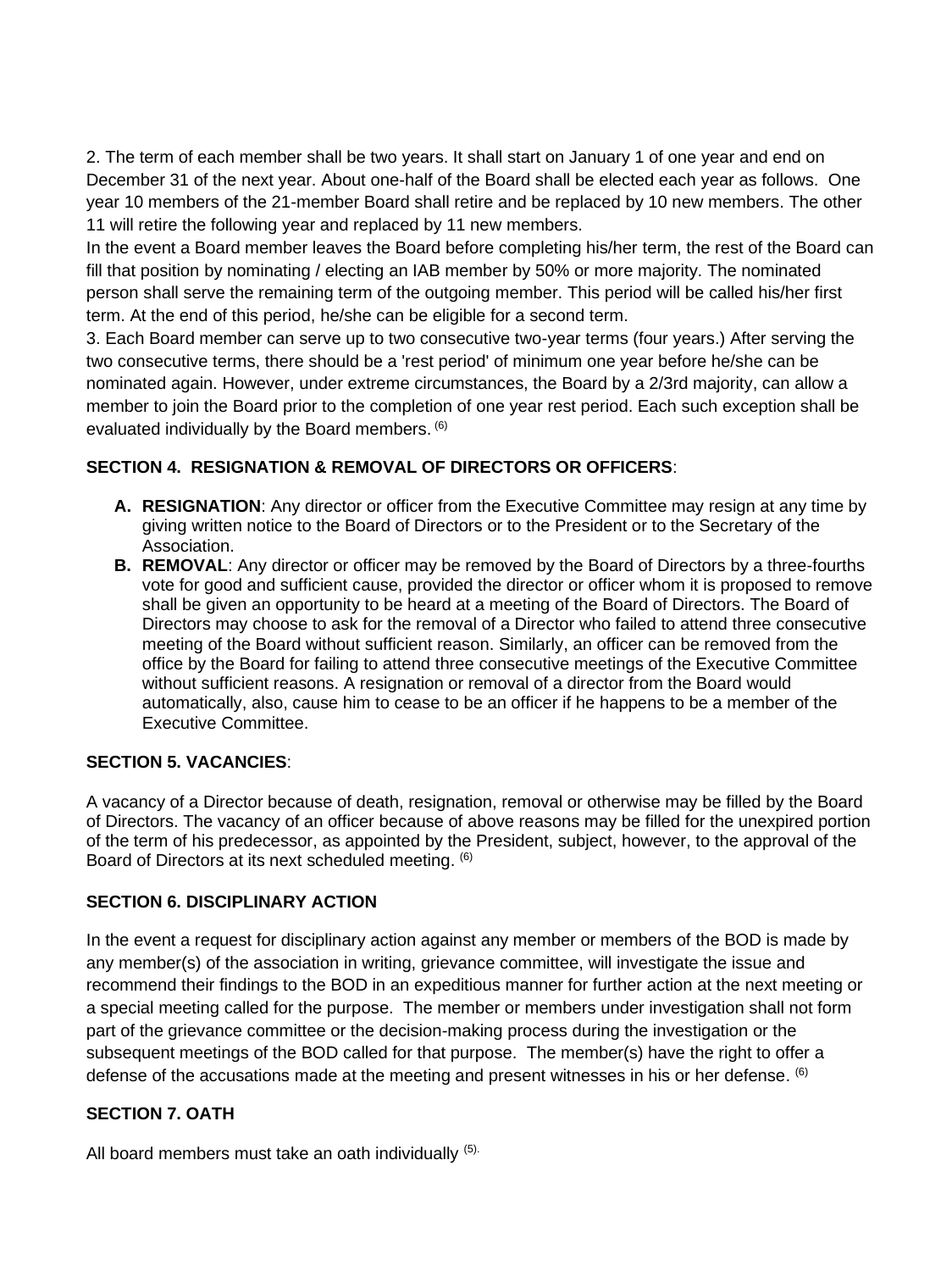## **ARTICLE IV - MEETINGS**

### **1.ANNUAL MEETING**:

There will be an Annual General meeting of all the members, latest by the end of November each year. Purpose of this meeting would be to provide the reports from all the officers of Executive Committee, hold election for the BOD for next term and / or to transact any other business of the Association. Secretary of IAB will send notice of such meeting to all the members at least 10 days in advance with the Agenda. There will not be any minimum quorum required for this meeting and all the members present will be eligible to vote. (6)

### **2. REGULAR MEETINGS**:

The first meeting of the Board of Directors shall be held preferably on the day of election, immediately after the results of the election of the Board of Directors are announced, to elect the officers to serve on the Executive Committee. However, if the prevailing circumstances forbid such a meeting, the Board shall meet within two weeks after the election to elect the officers to serve on the Executive Committee. The charge shall be handed over to the newly elected Committee no later than December 1. After the election of the new Executive Committee, the Board of Directors shall regularly meet, at the interval of two months, in the second week in the months of February, April, June, August, October and December upon such a day as may be fixed by the President, at the preceding meeting of the Board based on the convenience of the majority attending such meetings. The Executive Committee on the other hand shall meet at least once a month or more frequently as seemed necessary to conduct the day-to-day business of the Association.

### **3. SPECIAL MEETINGS**:

Special meetings of the members, Board of Directors or Executive Committee for any purpose or purposes may be called by the President or in his absence by the Secretary. The President or in his absence the Secretary, shall, call a special meeting.

(A) At the request in writing of a majority of the Board of Directors

Or

(B) At the request in writing of not less than one-third of the members, or at the request in writing of a majority of the members of the Executive Committee. Such request shall state the purpose of purposes of the proposed meeting.

### **SECTION 2. NOTICE OF MEETINGS**:

Written or printed notice must state purpose, place, day, and hour of the meeting and be mailed or emailed (2) to each Director, and each member in case of the membership meeting at his address as shown by the records of the Association, not less than ten or more than thirty days before the date of such meeting. The specifications apply, in addition also to the regular or special meetings of the Board of Directors; however, the meeting may be called by the President or in his absence by the Secretary by telephoning, and each Director and the time limit may be shortened to two days for an urgent special meeting of the Board of Directors.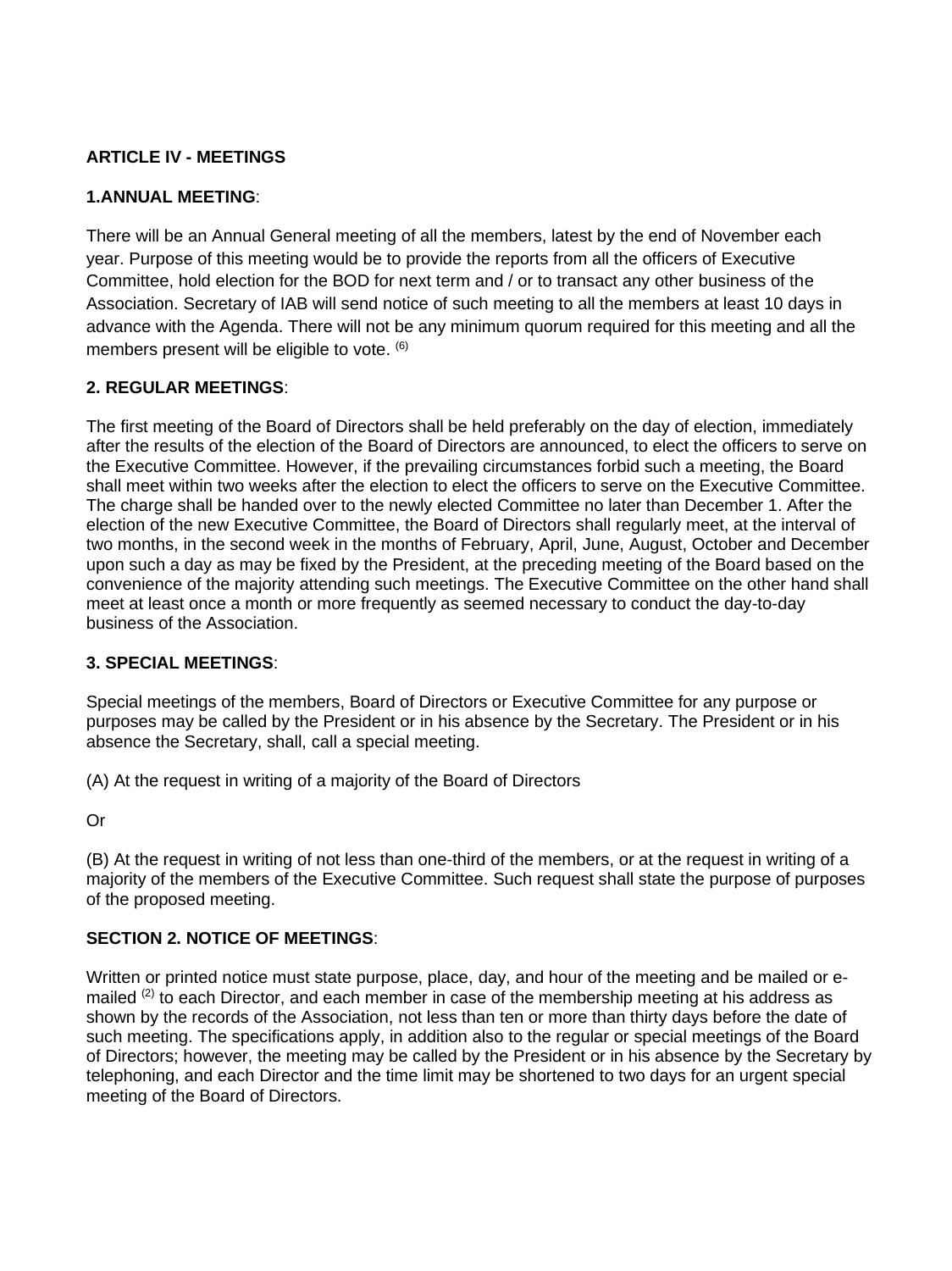### **SECTION 3. QUORUM:**

(A) A quorum shall be 51% or more of the elected board of directors (BOD) irrespective of how many members actually make up the BOD in total (5).

(B) in case of Executive Committee at time of any of its meetings four members of the Executive Committee shall constitute a quorum for the transaction of business, and the act of any four (4) members present at any meeting, at which a quorum is present shall be the act of the Committee.

## **SECTION 4. PROXIES**:

At any meeting of the Directors or that of the Executive Committee and Director or Officer may vote either in person or by proxy executed in writing, to be received no later than 24 (twenty-four) hours before the Meeting.  $(6)$ 

## **ARTICLE V – COMMITTEES**

The Board of Directors shall by resolution or resolutions passed by a majority vote of the whole Board, designate from among its members the following standing committees:

- 1. Executive Committee
- 2. Nomination Committee
- 3. Election Committee
- 4. Auditing Committee
- 5. Youth Committee
- 6. Grievance Committee

These committees shall possess and exercise such authority in the management of the business of the Association between meetings of the Board, as the Board shall determine and set forth in such resolution or resolutions. The Board of Directors from time to time appoint such other standing or special committees as it may deem desirable and shall provide for their powers and their duties. The Board of Directors shall appoint a Chairperson of each committee. <sup>(6)</sup>

### **1. EXECUTIVE COMMITTEE**:

It shall be the principal Executive Branch of the Board. Its scope is outlined in detail as below.

### **A. HOW CONSTITUTED:**

The Board of Directors by resolution or resolutions, passed by a majority of the whole Board shall designate and appoint nine directors as the Officers of the Association. The Officers shall be a President, a Vice President, a Secretary, a Cultural Secretary, a Treasurer, and four additional Officers whose offices and functions may be defined at the time of their appointment. Any two or more offices may be held by the same person, except of President and Secretary. The officers together shall constitute an Executive Committee (5).

# **B. POWERS**:

The Executive Committee shall be subject in all respects to the authority and discretion of the Board of Directors, and between the Board meetings, the Executive Committee shall have and exercise such power and authority in the management of the Association as the Board shall determine and set forth in such resolution or resolutions.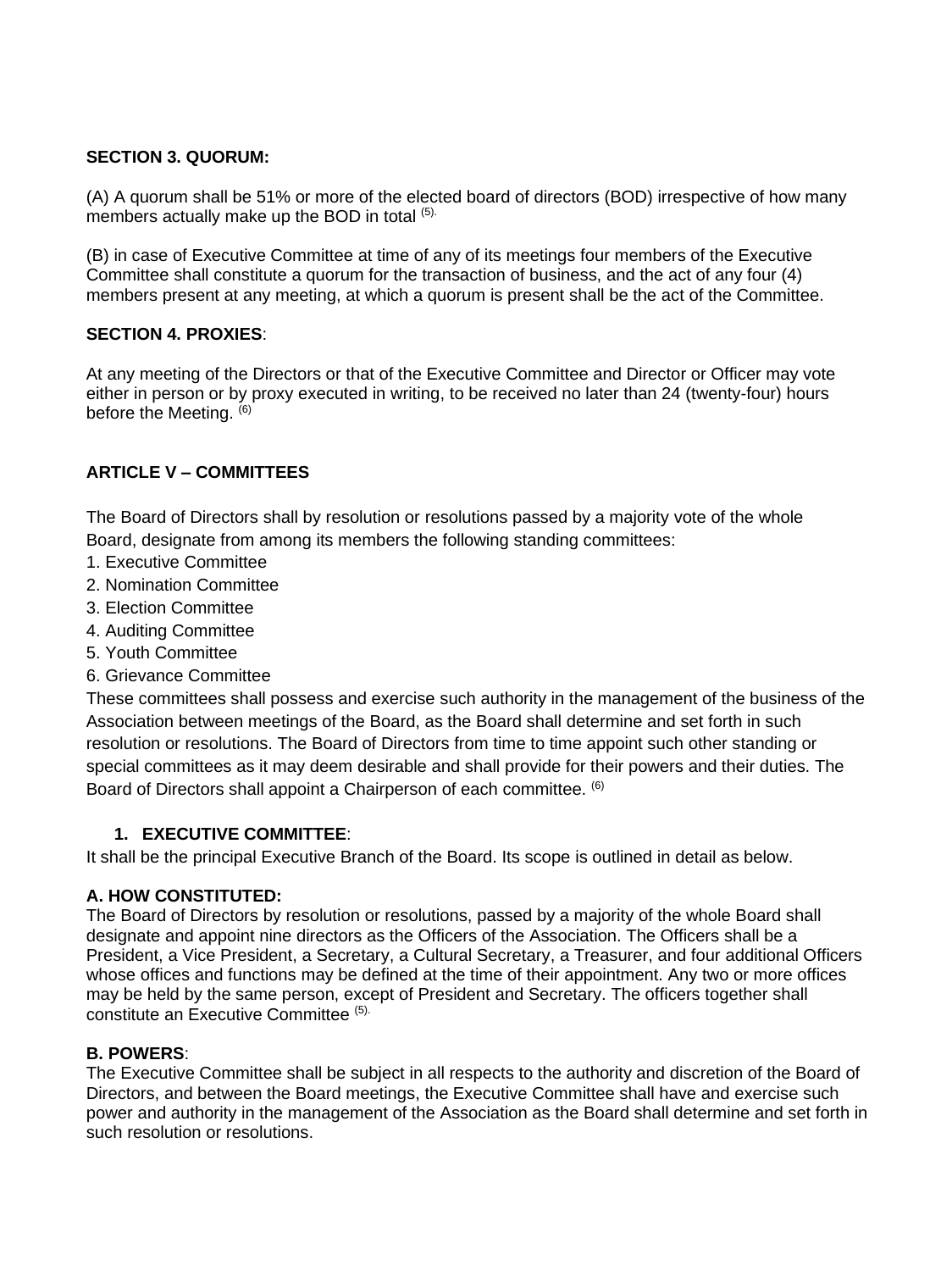## **C. ELECTION AND TERM OF OFFICE**:

The Officers of the Association, except such officers as may be appointed in accordance with provisions of Section 9, shall be elected annually by the Board of Directors at its regular meeting immediately following the election of the Board of Directors. Vacancies may be filled, or new offices created and filled at any meeting of the Board of Directors. Each officer shall hold office until his successor shall have been duly elected or appointed in his stead, unless prior thereto he dies, resigns, or is removed from office.

### **1.1. PRESIDENT**:

The President shall be the Chief Executive Officer of the Association, responsible to the Board of Directors for the administration of its business and affairs. He shall preside at all meetings of the Members, the Executive Committee, and of the Board of Directors at which he is present, and in general shall perform all duties incidental to the office of President and such other duties as may from time to time be assigned to him by the Board. He shall appoint all committees so authorized by the Board of Directors and shall name the Chairperson. He shall be given notice of, and shall have the right to attend and vote at, all Committee meetings, but, unless he is designated by the By-laws or by the Board of Directors, as a regular member of the committee, not be counted to determine the number necessary to make a quorum or to determine whether or not a quorum is present. Except as otherwise provided in these By-laws or ordered by the Board of Directors, he shall sign for the Associations" all deeds, agreements, and other formal instruments.

The president also has the added duty to perform or delegate the tasks and duties of other executive members in the event that any of them is unable to perform his/her duties to the satisfaction of the BOD (5).

### **1.2. VICE-PRESIDENT**:

In the absence or disability of the President, the Vice-President shall have all the powers and be subject to all the restrictions upon the President. The Vice-President shall, also, have general administrative duties under the direction of the President and such other duties as may be assigned to him by the Board of Directors or the Executive Committee.

### **1.3. SECRETARY:**

The Secretary shall give notice, as provided in these By-laws, of all meetings of members of the Association, the Board of Directors and the Executive Committee, shall prepare under the direction of the President, dockets of the business to be transacted at these meetings and shall keep minutes of these meetings. He shall have custody of the Association's seal. He, also, shall perform the administrative duties under the general direction of the President. He shall keep a register of the Post Office of each members and Director.

### **1.4. TREASURER**:

If required by the Board of Directors, the Treasurer shall give a bond for the faithful discharge of his duties in such sum and with such surety or sureties, as the Board of Directors shall determine. The Association shall pay the expense of such bonds. He shall have charge and custody of and be responsible for all funds and securities of the Association; receive and give receipts for, money due and payable to the Association from any source whatsoever, and deposit all such moneys in the name of the Association in such banking institutions, as the Board of Directors shall designate. The Treasurer shall keep proper books of account, which shall be at all times open to the inspection of the Members and Board of Directors. At each annual meeting of the members of the Association, he shall make a report of the accounts for the entire fiscal year. At each stated meeting of the Board of Directors, he shall present a recent balance sheet and an account showing in detail the receipts and disbursements of the Association since his last report. The Board of Directors shall audit the accounts of the Treasurer annually. He shall be responsible for filling the necessary financial returns to the concerned authorities.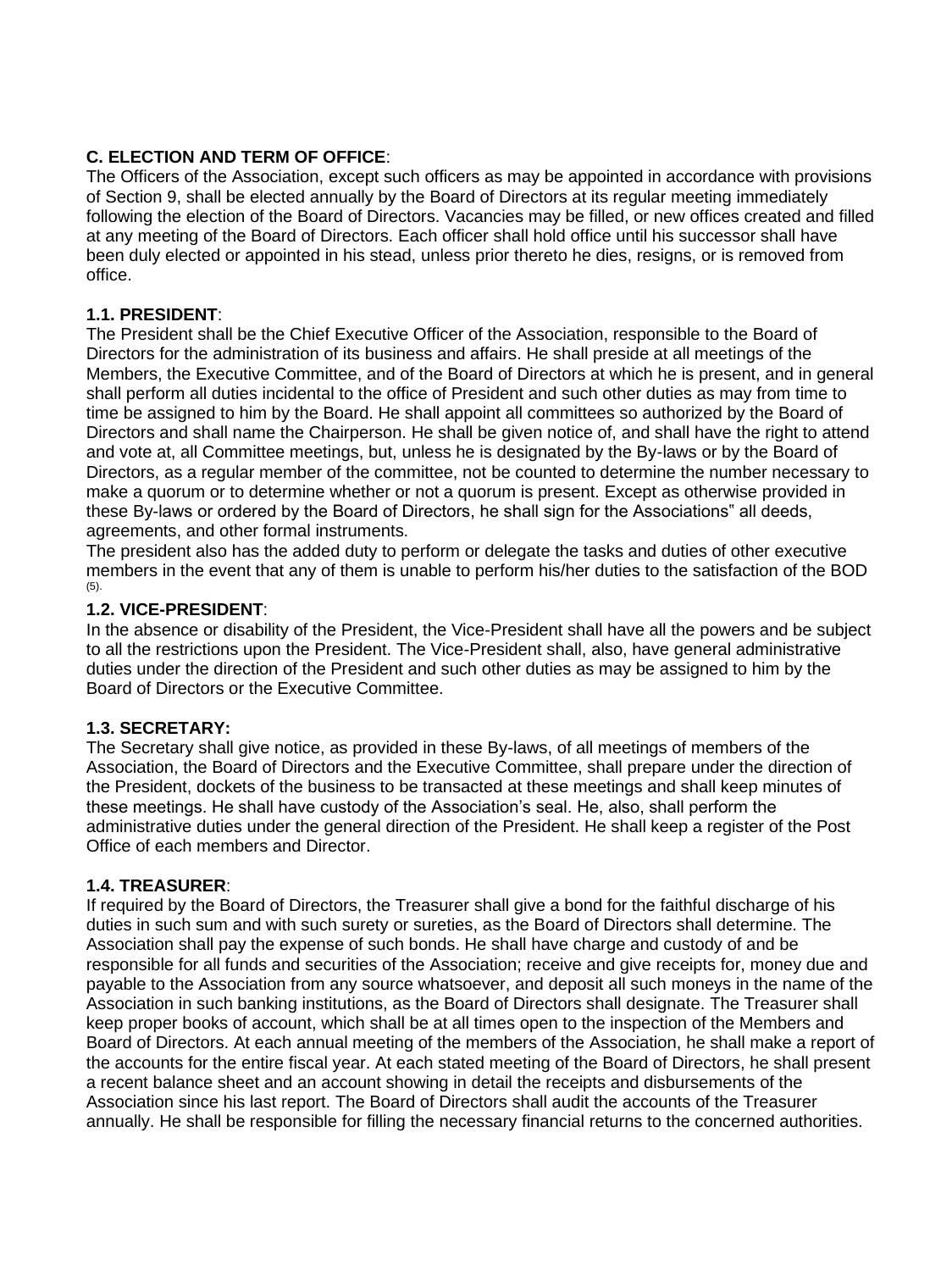# **1.5 SECRETARY FOR CULTURAL AND EDUCATIONAL ACTIVITIES**:

The Cultural Secretary shall be responsible for arranging special congregations to celebrate special Holidays and functions, and such other events as directed by the Board of Directors. Also, he shall be responsible for all arrangements pertaining to the educational activities for children and adults. He shall be an ex-officio member of the youth committee, and a liaison between the Board of Directors and the India Student Association and other kindred Associations in the area.

# **1.6. ADDITIONAL OFFICERS, ETC.**:

The Board of Directors may appoint such other officers, committees and agents as it may deem necessary each of who shall hold office for such period, have such authority, and perform such duties as are provided in these By-Laws or as the Board of Directors may from time to time determine. The Board of Directors may delegate to any officer or committee the power to appoint and to prescribe the authority and duties of any such subordinate officers, committees, or agents.

# **2. NOMINATING COMMITTEE**:

There shall be a Nomination Committee consisting of three members of the Board of Directors who shall be elected by the Board at its stated meeting in December of each year to serve until the stated meeting in the following December. A vacancy in the Committee may be filled by the Board of Directors or by the Executive Committee, at any meeting.

The Nominating Committee without previous consultation with its nominees, shall make recommendations at the stated meeting of the Board of Directors in October regarding Officers and Directors to be elected at the next annual meeting of the members of the Association, either in regular course or to fill an existing or anticipated vacancy; and may make recommendations at any other meeting of the Members of the Association or of the Board of Directors regarding officers and Directors to be elected to fill vacancies. The Committee shall take such further action in regard to its recommendations as the Members of the Association or the Board of Directors shall direct. The Nominating Committee shall invite nominations to the Board NO LATER THAN SIX WEEKS BEFORE THE ANNUAL MEETING of the Membership for election. The nomination shall be closed THREE WEEKS BEFORE THE ELECTION DATE.

# **3. ELECTION COMMITTEE**:

After receiving the nominations, the Board of Directors may deem it necessary to appoint an AD-HOC committee from its members to arrange and conduct election. Alternatively, the Board may choose to ask the Nomination Committee to, also, arrange and conduct the election. The Election Committee shall make a provision for Absentee Ballots, to be received no later than 24 hours before the election. The election shall be no later than in the third week of November.  $(6)$ 

# **4. AUDITING COMMITTEE**:

The Auditing Committee shall be appointed by the Board of Directors. The accounts of the Treasurer shall be audited at least annually.

# **5. YOUTH COMMITTEE**:

The Board of Directors shall appoint the Cultural Secretary or some other member of the Board as an Ex-Officio member to the Youth Committee who then shall attempt to motivate and encourage the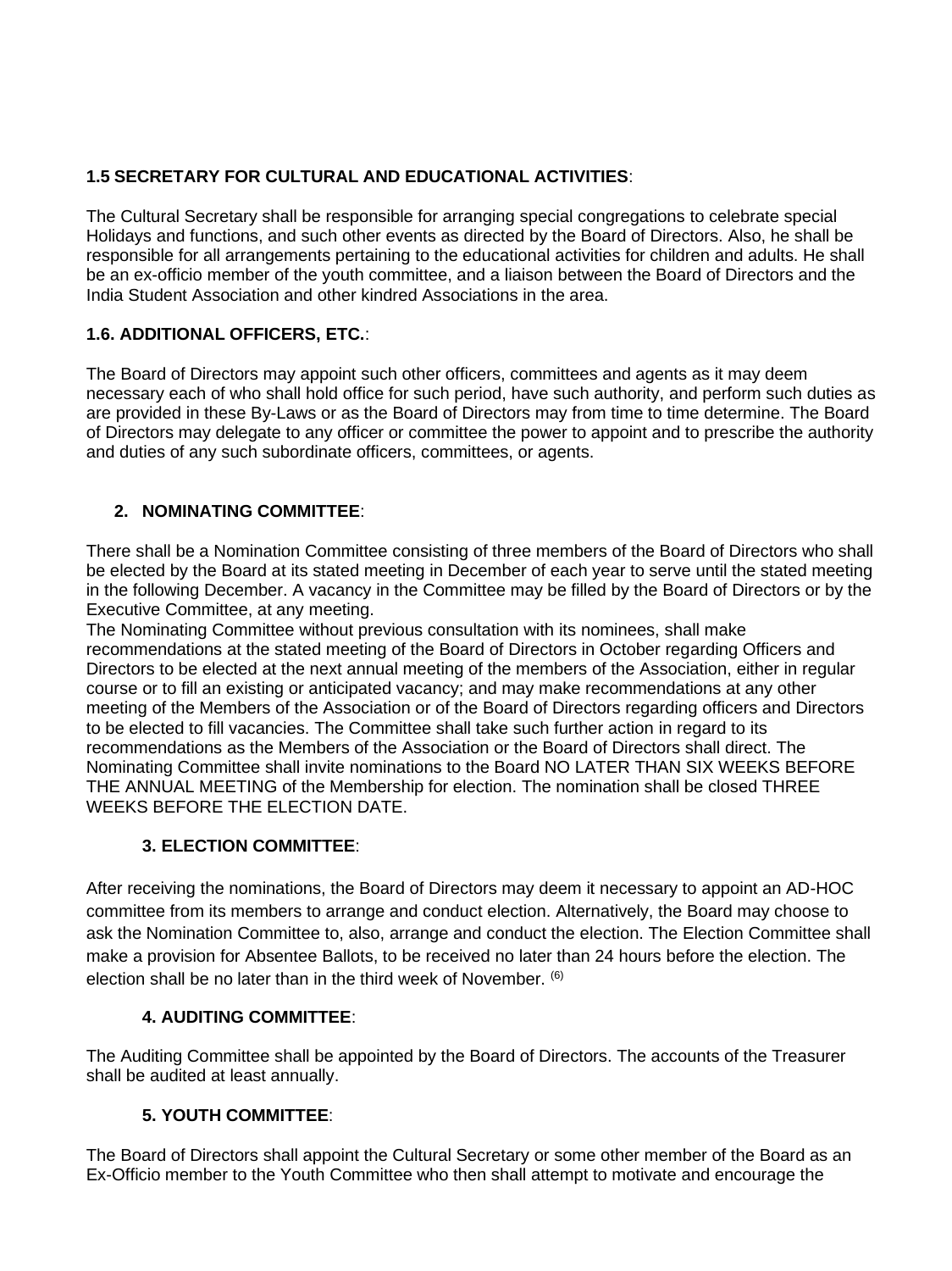youths from all ages to participate and play an active role in the cultural activities of this Association. The youths in the age group of 13-19 shall be encouraged to form a Youth Committee and elect their own officers annually. The Youth Committee shall operate under the authority of the Board of Directors of this Association, with Cultural Secretary as its Ex-Officio member. The Youth Committee shall nominate one of its Officers to attend a meeting of the Board of Directors and the Executive Committee when invited to or when desired by the Youth Committee.

As specified in the constitution Article II (section 3f), India Association of Buffalo shall set up and create the necessary committees and boards as determined by the BOD towards the realization and creation of a community center and associated bodies for its financial and operational purposes (5).

## **6. GRIEVANCE COMMITTEE:**

The Grievance Committee shall be appointed by the Board of Directors consisting of 3 members from the BOD. This committee will handle all disciplinary matters arising under Article III, Section 6. <sup>(6)</sup>

## **ARTICLE VI - TRANSFER OF CHARGE**

After the election results are announced, the charge shall be handed over to the newly elected Executive Committee no later than December 1. The records will include Membership Records, Financial and Banking Records, Auditor's Report and any cash or other property on hand, under the authority of the Board of Directors.

### **ARTICLE VII – FINANCES**

The Association has a right to open as many accounts as necessary provided the money is kept in local banks. Any account opened should be by the approval of the Board of Directors. All funds should be deposited to maximize interest income. All transaction shall be done by Checking Accounts. Cancelled checks shall be kept for auditing purposes. The Board of Directors shall decide how to operate the accounts. All checks shall be signed by the Treasurer and the President or some other Director appointed by the Board of Directors.

### **APPROPRIATIONS**

All withdrawals and disbursements must be approved by the Board of Directors except as specified herein. The Executive committee can approve expenses for the activities as specified in Article II over any 6-month period whose sum shall not exceed 10% of the total reserve (cash on hand) or \$2500 whichever is smaller. Any amount larger than this shall require the explicit approval of the board of directors. All such approvals must be reported and recorded at the next meeting. All expenses must be substantiated by appropriate bills or written statements

EC must present a budget to the board and get its approval. The budget can be prepared for six months at a time (5).

# **SPECIAL FUNDS**

The Board of Directors may establish Special Funds for specific purposes from donations and contributions from Patrons and other well-wishers of the organization. The money from the Special Fund shall not be used for transacting day-to-day business of the Association. The funds shall be kept in separate accounts for each fund and the Treasurer shall be the sole custodian of all such funds. The income disbursement shall be determined by the Board of Directors. The Board of Directors may deem it necessary to appoint a separate Finance Committee and define its powers when needed.